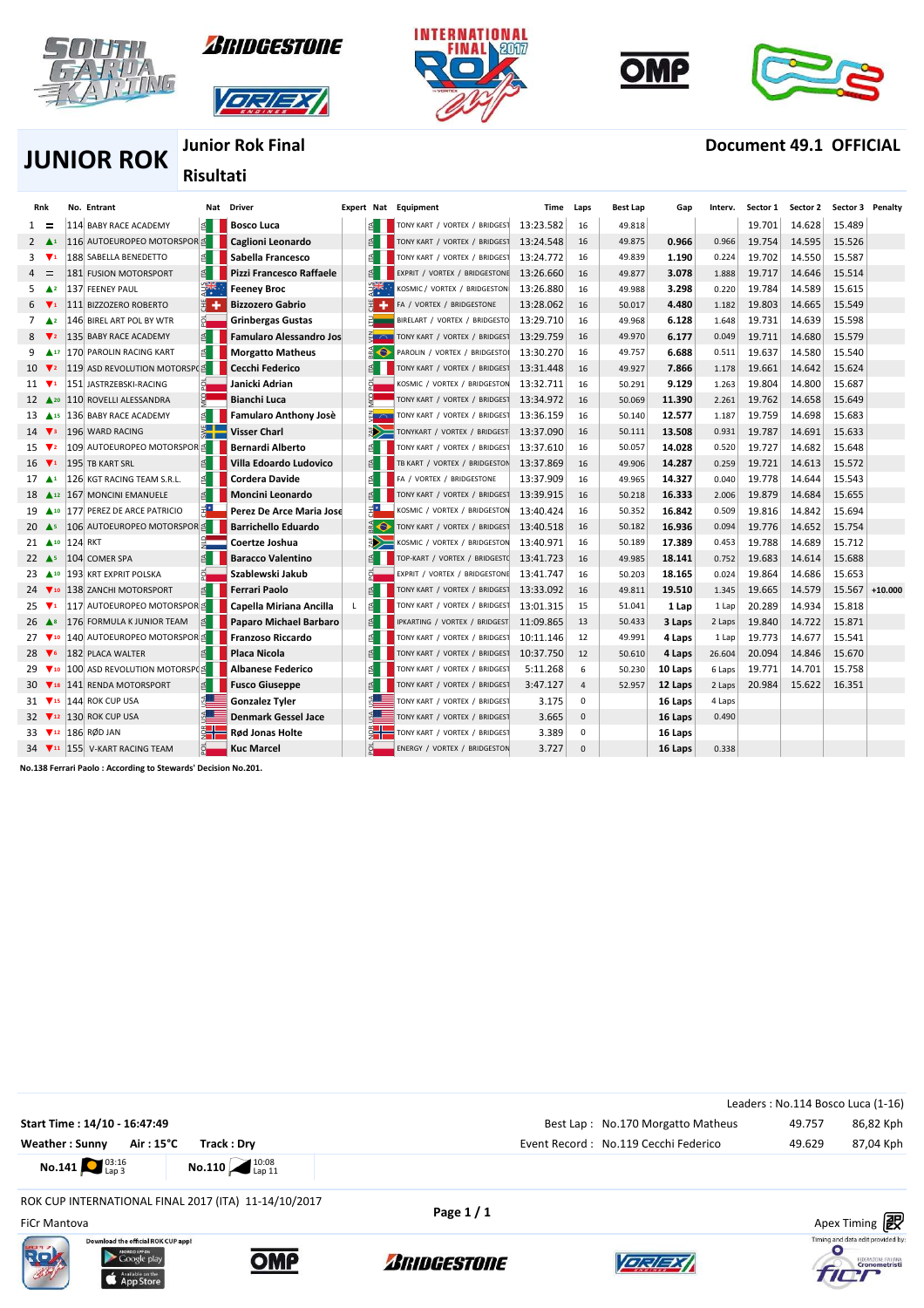|                                                                                                                                                                                      | <i><b>RRIDGESTONE</b></i>                                                                                                                                            |                            |                    |                      |                                                                            |           |  |
|--------------------------------------------------------------------------------------------------------------------------------------------------------------------------------------|----------------------------------------------------------------------------------------------------------------------------------------------------------------------|----------------------------|--------------------|----------------------|----------------------------------------------------------------------------|-----------|--|
|                                                                                                                                                                                      |                                                                                                                                                                      |                            |                    | DOCUMENT Nº 201      |                                                                            |           |  |
|                                                                                                                                                                                      | <b>DÉCISION DES COMMISSAIRES SPORTIFS</b>                                                                                                                            |                            |                    |                      |                                                                            |           |  |
|                                                                                                                                                                                      |                                                                                                                                                                      | <b>STEWARDS' DECISION</b>  |                    |                      |                                                                            |           |  |
|                                                                                                                                                                                      | PÉNALITÉ INFLIGÉE AU CONCURRENT (NOM) :<br>PENALTY INFLICTED UPON THE ENTRANT (NAME):                                                                                |                            |                    |                      | <b>ZANCHI MOTORSPORT</b>                                                   |           |  |
|                                                                                                                                                                                      |                                                                                                                                                                      | NATIONALITÉ / NATIONALITY: | <b>ITA</b>         |                      |                                                                            |           |  |
|                                                                                                                                                                                      | $N^{\circ}$ :<br>138<br>No.:                                                                                                                                         |                            | PILOTE:<br>DRIVER: | <b>Ferrari Paolo</b> |                                                                            |           |  |
|                                                                                                                                                                                      | Concerne la partie de l'Épreuve :<br>Concerns the part of the event:                                                                                                 |                            |                    |                      | <b>JUNIOR ROK - Junior Rok Final</b>                                       |           |  |
| ÉNONCÉ / STATEMENT:                                                                                                                                                                  |                                                                                                                                                                      |                            |                    |                      |                                                                            |           |  |
| penlità in tempo / time penality 10"                                                                                                                                                 |                                                                                                                                                                      |                            |                    |                      |                                                                            |           |  |
| this manoevre Driver no.141 lost some positions (proved by relevant video<br>sequence). Having considered the relevant video and after hearing the Entrant and Driver concerned, the |                                                                                                                                                                      |                            |                    |                      |                                                                            |           |  |
| of art. 16.3 rdsk and art. 227 rns 2017.<br>Décision annoncée<br>Decision announced                                                                                                  | Stewards assess this manoevre as an incident according to art 16.3 rdsk 2017 This decision is made in application                                                    | Date / Date: 14/10/2017    |                    |                      | Heure / Time: 17:15                                                        |           |  |
|                                                                                                                                                                                      |                                                                                                                                                                      |                            | Nom / Name         |                      |                                                                            | Signature |  |
| Président du Collège / Chairman of the Panel:<br>Membres du Collège / Members of the Panel:                                                                                          |                                                                                                                                                                      |                            |                    |                      |                                                                            |           |  |
|                                                                                                                                                                                      |                                                                                                                                                                      |                            |                    |                      |                                                                            |           |  |
|                                                                                                                                                                                      |                                                                                                                                                                      |                            |                    |                      |                                                                            |           |  |
|                                                                                                                                                                                      | NOTIFICATION AU CONCURRENT CONCERNÉ / NOTIFICATION TO THE RELEVANT ENTRANT                                                                                           |                            |                    |                      |                                                                            |           |  |
|                                                                                                                                                                                      | Je soussigné :<br>I undersigned: Nom personnel / personal name                                                                                                       |                            |                    |                      |                                                                            |           |  |
|                                                                                                                                                                                      | Représentant du Concurrent : ZANCHI MOTORSPORT                                                                                                                       |                            |                    |                      |                                                                            |           |  |
|                                                                                                                                                                                      | Representing the Entrant. Nom du Concurrent / Entrant's name<br>Certifie avoir reçu notification du document N°<br>Certify that I have been notified of document No. |                            | 201                |                      | des Commissaires Sportifs de l'Épreuve.<br>by the Stewards of the Meeting. |           |  |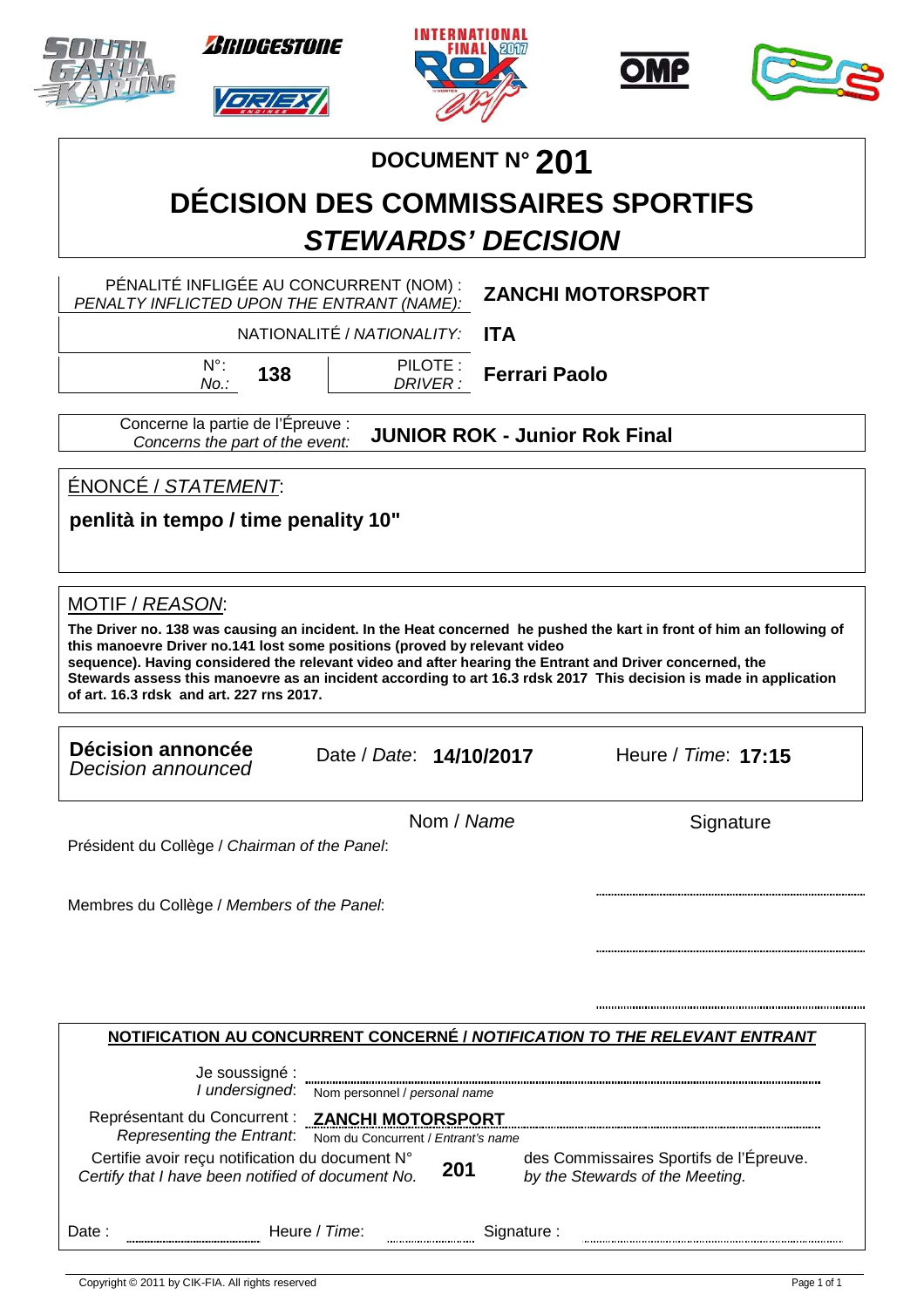











**JUNIOR ROK JUNIOR ROK For information purposes. No official / regulatory value** 

 $\overline{\phantom{a}}$ 

**Junior Rok Final Lap Chart** 

|                   | $\mathbf{1}$                                  |                              |              |                                   |                |                      |                  |                                                                                                                                                                 |                | 10             | 11             | 12               | 13         | 14                                                                                     | -15     | 16      |                            | 18         | 19      | 20                                             | 21.     | 22                                 | 23                 | 24                       | 25                             | 26             |                |             |                     |            |  | -34 |
|-------------------|-----------------------------------------------|------------------------------|--------------|-----------------------------------|----------------|----------------------|------------------|-----------------------------------------------------------------------------------------------------------------------------------------------------------------|----------------|----------------|----------------|------------------|------------|----------------------------------------------------------------------------------------|---------|---------|----------------------------|------------|---------|------------------------------------------------|---------|------------------------------------|--------------------|--------------------------|--------------------------------|----------------|----------------|-------------|---------------------|------------|--|-----|
| Grid              | 114                                           |                              |              | 188   116   181   111   135   137 |                |                      |                  | 119   146   151   196   141   109   138   195   144   140   126   100   130   186   182   155   117   106   170   104   136   177   167   124   110   193   176 |                |                |                |                  |            |                                                                                        |         |         |                            |            |         |                                                |         |                                    |                    |                          |                                |                |                |             |                     |            |  |     |
| Start             |                                               |                              |              |                                   |                |                      |                  | 114 116 188 111 181 137 146 135 196 119 109 151 195 141 140 138 100 144 186 126 120 125 104 182 177 117 106 170 124 135 193 167 110 176                         |                |                |                |                  |            |                                                                                        |         |         |                            |            |         |                                                |         |                                    |                    |                          |                                |                |                |             |                     |            |  |     |
|                   |                                               |                              |              |                                   |                |                      |                  |                                                                                                                                                                 |                |                |                |                  |            |                                                                                        |         |         |                            |            |         |                                                |         |                                    |                    |                          |                                |                |                |             |                     |            |  |     |
| Lap 1<br>Interval |                                               | 114 116 111                  |              | 188<br>0.0                        | 137<br>0.0     | 181<br>0.3           | 146<br>0.4       | 196<br>0.1                                                                                                                                                      | 151<br>0.0     | 135<br>0.6     | 0.0            | 0.2              | 0.5        | 140   141   100   119   138  <br>$0.0\,$                                               | 0.0     | 0.1     | 109 170 136<br>0.4         | 0.5        | 0.1     | $177$ 110 193 176 167 106<br>1.1               | 0.4     | 0.3                                | 0.1                | 0.2                      | 195<br>3.0                     | 117<br>0.7     | 124<br>0.2     | 126<br>0.2  | 104 182<br>3.3      | 8.9        |  |     |
| Lap <sub>2</sub>  |                                               | 114 116 188                  | 0.5          | 137<br>0.1                        | 181<br>0.6     | 111<br>$0.0\,$       | 146<br>0.0       | 151<br>0.3                                                                                                                                                      | 196<br>0.2     | 135<br>0.6     | 140<br>0.4     | $109$ 119<br>0.8 | 0.3        | 170 136<br>0.3                                                                         | 0.1     | 0.2     | 100 177<br>0.0             | 110<br>0.3 | 0.7     | 193 167 176<br>0.7                             | 0.2     | 106<br>0.1                         | 138<br>0.7         | 195<br>1.7               | 126<br>$1.1\,$                 | 124<br>0.2     | 117<br>0.8     | 104<br>2.3  | 141<br>$1.5\,$      | 182<br>7.7 |  |     |
| Lap <sub>3</sub>  |                                               | 114 116 188<br>0.2           | 0.4          | 137<br>0.2                        | 181<br>0.7     | 111<br>0.3           | 151<br>0.2       | 135<br>0.6                                                                                                                                                      | 196<br>0.0     | 146<br>0.2     | 140<br>0.2     | 109<br>0.8       | 119<br>0.2 | 170 136<br>0.3                                                                         | 0.1     | 0.4     | 100 110<br>0.2             | 177<br>0.3 | 0.7     | $193$ 176 167 106<br>0.7                       | 0.3     | 0.1                                | 138<br>0.2         | 195<br>1.6               | 126<br>1.3                     | 124<br>0.3     | 117<br>1.5     | 104<br>1.5  | 141<br>5.3          | 182<br>44  |  |     |
| Lap 4             |                                               | 114 116<br>0.2               | 188<br>0.3   | 137<br>0.2                        | 181<br>0.8     | 111<br>0.2           | 151<br>0.4       | 135<br>0.8                                                                                                                                                      | 146<br>$0.1\,$ | 196<br>0.3     | 140<br>0.2     | 119<br>0.8       | 109<br>0.0 | 136   170<br>0.4                                                                       | 0.0     | 0.2     | $100$ 110<br>0.2           | 0.7        | 0.6     | 177   193   167   176  <br>0.7                 | 0.0     | 138<br>0.2                         | 106<br>0.4         | 195<br>1.0               | 126<br>1.3                     | 124<br>0.7     | 117<br>2.2     | 104<br>0.4  | 141<br>8.1          | 182<br>2.1 |  |     |
| Lap 5             |                                               | 114 116<br>0.3               | ∣ 188<br>0.2 | 137<br>0.2                        | 181<br>$0.8\,$ | 111<br>$0.4\,$       | 151<br>0.4       | 135<br>$1.1\,$                                                                                                                                                  | 146<br>$0.0\,$ | 140<br>$0.4\,$ | 196<br>$0.1\,$ | 119<br>$0.4\,$   | $0.1\,$    | 109 170 136<br>0.7                                                                     | 0.2     | 0.3     | 100 110 177 193<br>0.1     | 0.7        | $0.5\,$ | 0.8                                            | $0.1\,$ | 138 167 176<br>0.2                 | 106 195<br>$0.1\,$ | $0.8\,$                  | 126<br>$1.4\,$                 | 124<br>$0.8\,$ | 104<br>2.7     | 117<br>0.8  | $\vert$ 182<br>12.5 |            |  |     |
| Lap <sub>6</sub>  |                                               | 114 116<br>0.3               | 188<br>0.2   | 137<br>0.2                        | 181<br>0.7     | 111<br>$0.6\,$       | 151<br>$0.6\,$   | 146<br>$1.1\,$                                                                                                                                                  | 135<br>0.2     | 140<br>$0.2\,$ | 196<br>$0.2\,$ | $0.5\,$          | $0.1\,$    | 119   109   170   136<br>$0.1\,$                                                       | 0.4     | 0.6     | 0.1                        | 0.7        | $0.4\,$ | 100 110 177 193 138 167 106<br>$0.2\,$         | 0.4     | $0.3\,$                            | 176 195<br>0.1     | $0.4\,$                  | 126<br>1.6                     | 124<br>$1.0$   | 104<br>$2.6\,$ | 117<br>1.8  | 182<br>12.0         |            |  |     |
| Lap 7             |                                               | 114   116   188   137<br>0.4 | 0.3          | 0.3                               | 181<br>0.5     | 111<br>$0.8\,$       | 151<br>$0.8\,$   | 146<br>0.8                                                                                                                                                      | 135<br>0.1     | 140<br>$0.3\,$ | $0.2\,$        | $0.4\,$          | 0.4        | 196 119 170 109 136 110 138 177 193 167 106 195<br>0.1                                 | 0.2     | $1.1\,$ | $1.1\,$                    | $0.0\,$    | $0.5\,$ | $0.1\,$                                        | 0.0     | $0.4\,$                            | $176$ 126<br>0.0   | $1.5\,$                  | $124 \mid 104$<br>$1.2\,$      | $2.5\,$        | 117<br>2.7     | 182<br>11.6 |                     |            |  |     |
| Lap <sub>8</sub>  |                                               | 114 116 188<br>0.4           | 0.3          | 137<br>0.5                        | 181<br>0.3     | 111<br>1.0           | 151<br>1.1       | 146<br>0.5                                                                                                                                                      | 135<br>0.2     | 140<br>0.3     | 0.4            | $0.2\,$          | 0.3        | 196 119 170 109 136 110 138<br>$0.3\,$                                                 | 0.4     | 0.9     | 0.9                        | 0.5        | 0.7     | 177   167   193   195   176   106   126<br>0.3 | 0.1     | 0.1                                | 0.1                | 0.9                      | $124 \mid 104$<br>$1.5\,$      | 2.3            | 117<br>3.5     | 182<br>11.2 |                     |            |  |     |
| Lap 9             |                                               | 114 116 188<br>0.4           | 0.4          | 137<br>0.5                        | 181<br>0.1     | 111<br>$1.2\,$       | 151<br>1.3       | 146<br>0.1                                                                                                                                                      | 135<br>0.2     | 140<br>0.3     | 0.7            | 0.2              | $0.9\,$    | 119 170 196 136<br>0.1                                                                 | 0.1     | $0.7\,$ | 109 110 138 177 167<br>0.6 | 1.2        | 0.4     | 0.8                                            | 0.8     | 195 176 193<br>0.1                 | 126<br>0.1         | 0.1                      | 106 124 104<br>$1.5\,$         | 1.9            | 117<br>4.7     | 182<br>10.7 |                     |            |  |     |
| Lap10             |                                               | 114   116   188  <br>0.4     | 0.3          | 137<br>0.6                        | 181<br>0.3     | 111<br>$1.6\,$       | 146<br>0.9       | 135<br>0.2                                                                                                                                                      | 0.3            | $0.1\,$        | $0.6\,$        | $0.2\,$          | $1.8\,$    | 151   140   170   119   136   109   196   110   138   167   177  <br>0.3               | $0.0\,$ | $0.2\,$ | 0.0                        | 1.9        | 0.0     | 0.3                                            | 1.4     | 195 176 126<br>$0.1\,$             | 0.2                | $0.0\,$                  | 193   106   124   104  <br>1.0 | $1.9\,$        | 117<br>5.5     | 182<br>10.3 |                     |            |  |     |
| Lap 11            |                                               | 114   116   188   137<br>0.5 | 0.2          | 0.8                               | 0.3            | $181$   111  <br>1.8 | 0.9              | 146 135<br>0.2                                                                                                                                                  | $0.7\,$        | $0.0\,$        | $0.1\,$        | 0.4              | 2.2        | 140   151   170   119   136   138   109   110   196   167   177  <br>$0.9\,$           | 0.1     | 0.5     | 0.4                        | 1.5        | $0.1\,$ | 0.1                                            | 0.7     | 195 126 176 106 193 124 104<br>0.5 | 0.3                | 0.2                      | 0.4                            | 1.9            | 117<br>6.3     | 182<br>9.9  |                     |            |  |     |
| Lap 12            |                                               | 114   116   188  <br>0.5     | 0.4          | 181<br>1.2                        | 137<br>0.2     | 111<br>$1.4\,$       | 146<br>$0.8\,$   | 0.2                                                                                                                                                             | $1.4\,$        | $0.5\,$        | $0.3\,$        | 0.0              | $1.5$      | 135 151 170 140 119 136 138 109 110 196 167 195 126 177 176 106 193 124 104<br>$0.4\,$ | 0.3     | $0.5\,$ | 1.3                        | 0.8        | $0.2\,$ | 0.5                                            | $0.0\,$ | 0.6                                | $0.1\,$            | $0.5\,$                  | 0.0                            | 2.0            | 117<br>7.0     | 182         |                     |            |  |     |
| Lap 13            |                                               | 114   116   188  <br>0.5     | 0.4          | 181<br>1.3                        | 137<br>0.1     | 1.3                  | 111   146<br>0.8 | 135<br>0.2                                                                                                                                                      | 1.8            | 0.3            | 0.2            | 1.7              | 0.2        | 170   151   119   136   138   109   110   196   195   167<br>0.5                       | 0.6     | 1.5     | 1.3                        | 0.0        | 0.0     | $126$ 177 106 1 $X$ 6<br>0.3                   | 0.7     | 1.2                                | 0.0                | 124   193   104  <br>0.0 | 1.0                            | 117<br>7.9     |                |             |                     |            |  |     |
| Lap <sub>14</sub> |                                               | 114 116 188<br>0.5           | 0.4          | 181<br>1.5                        | 137<br>0.2     | 111<br>1.3           | 146<br>0.7       | 135<br>0.2                                                                                                                                                      | 170 119<br>1.8 | 0.6            | 151<br>0.5     | $1.5\,$          | 0.3        | 138 136 109 110<br>0.2                                                                 | 0.6     | 1.7     | 196 195<br>$1.2$           | 126<br>0.2 | 0.9     | 177   167   106   124<br>0.0                   | 0.2     | 1.4                                | 0.3                | 193 104<br>0.4           | 117<br>8.9                     |                |                |             |                     |            |  |     |
| $Lap$ 15          |                                               | 114 116 188<br>0.5           | 0.4          | 181<br>1.6                        | 137<br>0.2     | 111<br>1.2           | 135<br>0.7       | 146<br>0.0                                                                                                                                                      | 170<br>1.5     | 119<br>0.8     | 151<br>0.8     | 138 109<br>1.0   | 0.9        | 136 110 <br>0.1                                                                        | 0.3     | 1.9     | 196 195<br>0.8             | 126<br>0.2 | 1.6     | 167   177   106   124   193   104  <br>0.1     | 0.1     | 0.9                                | 0.2                | 0.2                      | 11/7<br>10.0                   |                |                |             |                     |            |  |     |
| Lap 16            | 114   116   188   181   137   111   146   135 |                              |              | 1.8                               | 0.2            | 1.1                  | $1.6\,$          | 0.0                                                                                                                                                             | 0.5            | $1.1\,$        | $1.2$          | $0.3\,$          | $1.8$      | 170 119 151 138 110 136 196 109 195 126 167 177 106 124 104 193<br>$1.1\,$             | 0.9     | 0.5     | $0.2\,$                    | 0.0        | $2.0\,$ | 0.5                                            | 0.0     |                                    | 0.7                |                          |                                |                |                |             |                     |            |  |     |

ROK CUP INTERNATIONAL FINAL 2017 (ITA) 11-14/10/2017









*ARIDGESTONE* 

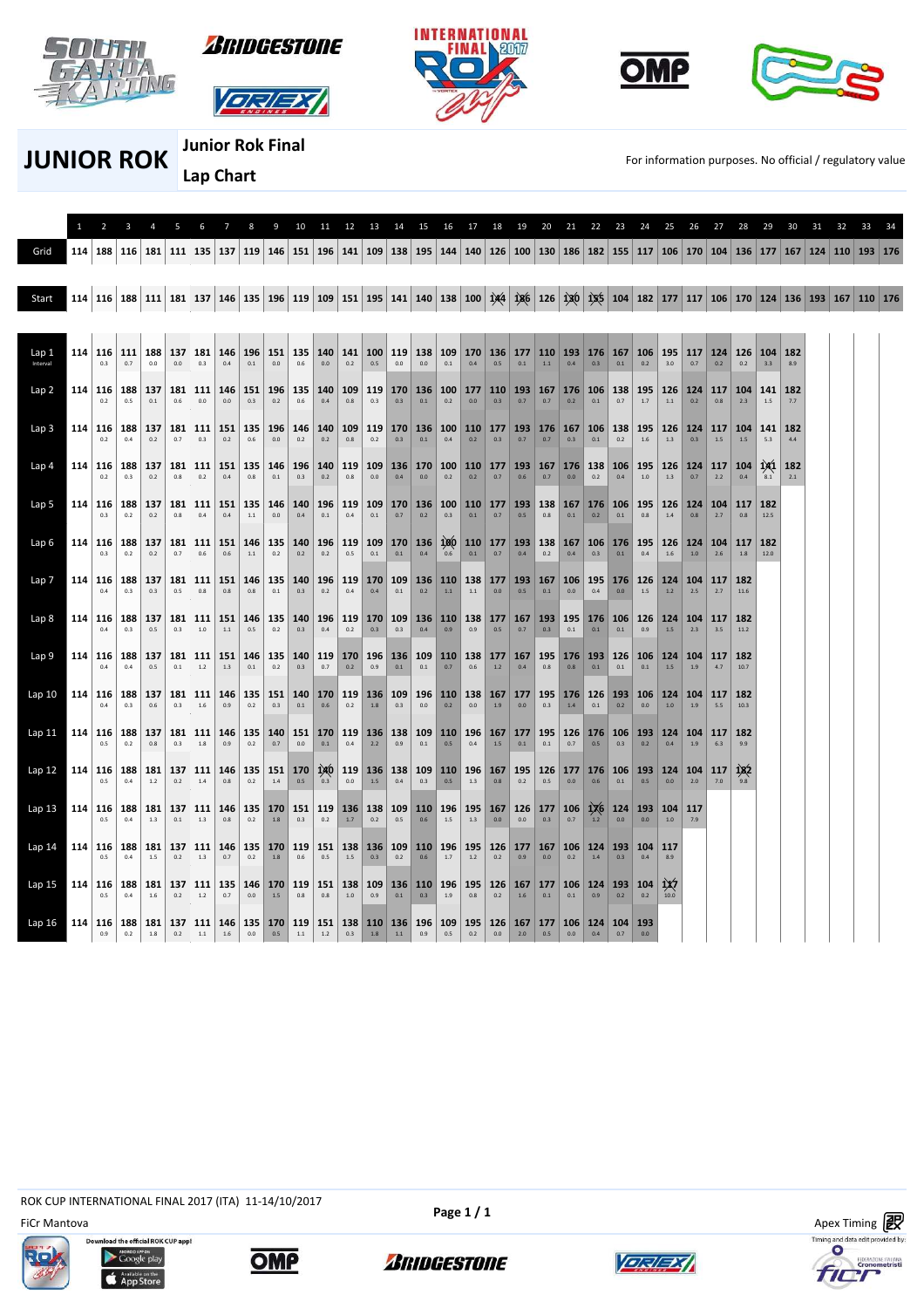









## **JUNIOR ROK JUNIOR ROK FILL A FOR THE ROOM For information purposes. No official / regulatory value**

**Junior Rok Final Analysis** 

| Laps                | Sector 1                   | Sector 2         | Sector 3         | Lap Time         | Laps           | Sector 1                    | Sector 2 | Sector 3 | Lap Time | Laps           | Sector 1                       | Sector 2 | Sector 3 | Lap Time |
|---------------------|----------------------------|------------------|------------------|------------------|----------------|-----------------------------|----------|----------|----------|----------------|--------------------------------|----------|----------|----------|
|                     | No.100 Albanese Federico   |                  |                  |                  | 8              | 19.727                      | 14.682   | 15.648   | 50.057   | 6              | 19.767                         | 14.663   | 15.530   | 49.960   |
| 1                   | 21.437                     | 15.584           | 16.468           | 53.489           | 9              | 19.764                      | 14.649   | 16.368   | 50.781   | $\overline{7}$ | 19.783                         | 14.624   | 15.493   | 49.900   |
| $\overline{2}$      | 20.418                     | 14.891           | 17.273           | 52.582           | 10             | 20.018                      | 14.718   | 16.446   | 51.182   | 8              | 19.740                         | 14.631   | 15.565   | 49.936   |
| 3                   | 20.053                     | 14.810           | 15.756           | 50.619           | 11             | 20.257                      | 15.068   | 15.714   | 51.039   | 9              | 19.770                         | 14.591   | 15.524   | 49.885   |
| 4                   | 19.771                     | 14.701           | 15.758           | 50.230           | 12             | 19.795                      | 14.681   | 15.667   | 50.143   | 10             | 19.758                         | 14.645   | 15.526   | 49.929   |
| 5                   | 20.109                     | 14.811           | 15.786           | 50.706           | 13             | 19.847                      | 14.692   | 15.626   | 50.165   | 11             | 19.749                         | 14.618   | 15.518   | 49.885   |
| 6                   | 19.978                     | 14.831           | 15.750           | 50.559           | 14             | 19.821                      | 14.626   | 15.648   | 50.095   | 12             | 19.775                         | 14.642   | 15.534   | 49.951   |
|                     |                            |                  |                  |                  | 15             | 19.762                      | 14.601   | 15.904   | 50.267   | 13             | 19.777                         | 14.643   | 15.522   | 49.942   |
|                     | No.104 Baracco Valentino   |                  |                  |                  | 16             | 20.821                      | 14.715   | 17.887   | 53.423   | 14             | 19.815                         | 14.650   | 15.571   | 50.036   |
| $\mathbf{1}$        | 32.616                     | 15.204           | 16.048           | 1:03.868         |                | No.110 Bianchi Luca         |          |          |          | 15             | 19.768                         | 14.671   | 15.490   | 49.929   |
| $\overline{2}$      | 20.175                     | 14.864           | 15.725           | 50.764           | $\mathbf{1}$   | 22.276                      | 15.190   | 15.942   | 53.408   | 16             | 19.701                         | 14.628   | 15.489   | 49.818   |
| 3                   | 19.879                     | 14.748           | 15.669           | 50.296           | 2              | 19.890                      | 14.809   | 15.814   | 50.513   |                | No.116 Caglioni Leonardo       |          |          |          |
| 4                   | 19.799                     | 14.657           | 15.637           | 50.093           | 3              | 19.957                      | 14.718   | 15.767   | 50.442   | $\mathbf{1}$   | 20.637                         | 15.196   | 15.849   | 51.682   |
| 5                   | 20.018                     | 14.682           | 15.665           | 50.365           | 4              | 19.748                      | 14.697   | 15.713   | 50.158   | $\overline{2}$ | 20.029                         | 14.961   | 15.700   | 50.690   |
| 6<br>$\overline{7}$ | 19.827                     | 14.704           | 15.718           | 50.249           | 5              | 20.035                      | 14.786   | 15.807   | 50.628   | 3              | 19.907                         | 14.767   | 15.686   | 50.360   |
|                     | 19.845                     | 14.643           | 15.683           | 50.171           | 6              | 19.766                      | 14.782   | 16.019   | 50.567   | 4              | 19.859                         | 14.754   | 15.586   | 50.199   |
| 8<br>9              | 19.900<br>19.785           | 14.661<br>14.659 | 15.642<br>15.599 | 50.203<br>50.043 | 7              | 19.944                      | 14.791   | 15.692   | 50.427   | 5              | 19.847                         | 14.724   | 15.577   | 50.148   |
| 10                  | 19.879                     |                  | 15.653           | 50.291           | 8              | 19.762                      | 14.658   | 15.649   | 50.069   | 6              | 19.792                         | 14.682   | 15.541   | 50.015   |
| 11                  | 19.884                     | 14.759<br>14.717 | 15.665           | 50.266           | 9              | 19.803                      | 14.689   | 15.698   | 50.190   | 7              | 19.717                         | 14.689   | 15.541   | 49.947   |
| 12                  | 19.830                     | 14.804           | 15.684           | 50.318           | 10             | 19.789                      | 14.629   | 16.214   | 50.632   | $\bf 8$        | 19.784                         | 14.631   | 15.564   | 49.979   |
| 13                  | 19.921                     | 14.705           | 15.645           | 50.271           | 11             | 20.375                      | 14.855   | 16.088   | 51.318   | 9              | 19.754                         | 14.595   | 15.526   | 49.875   |
| 14                  | 19.787                     | 14.635           | 15.761           | 50.183           | 12             | 19.798                      | 14.655   | 15.681   | 50.134   | 10             | 19.787                         | 14.660   | 15.505   | 49.952   |
| 15                  | 19.683                     | 14.614           | 15.688           | 49.985           | 13             | 19.938                      | 14.682   | 15.688   | 50.308   | 11             | 19.774                         | 14.608   | 15.544   | 49.926   |
| 16                  | 19.745                     | 14.933           | 15.761           | 50.439           | 14             | 19.802                      | 14.633   | 15.654   | 50.089   | 12             | 19.770                         | 14.682   | 15.544   | 49.996   |
|                     |                            |                  |                  |                  | 15             | 19.749                      | 14.666   | 15.666   | 50.081   | 13             | 19.780                         | 14.650   | 15.521   | 49.951   |
|                     | No.106 Barrichello Eduardo |                  |                  |                  | 16             | 19.753                      | 14.846   | 15.718   | 50.317   | 14             | 19.795                         | 14.660   | 15.537   | 49.992   |
| 1                   | 23.932                     | 15.539           | 16.155           | 55.626           |                | No.111 Bizzozero Gabrio     |          |          |          | 15             | 19.804                         | 14.675   | 15.498   | 49.977   |
| $\overline{2}$      | 20.116                     | 15.083           | 16.069           | 51.268           | $\mathbf{1}$   | 20.558                      | 15.414   | 16.265   | 52.237   | 16             | 19.769                         | 14.774   | 15.675   | 50.218   |
| 3                   | 20.039                     | 14.955           | 15.788           | 50.782           | $\overline{2}$ | 20.163                      | 14.936   | 16.350   | 51.449   |                | No.117 Capella Miriana Ancilla |          |          |          |
| 4                   | 20.420                     | 14.818           | 15.661           | 50.899           | 3              | 20.092                      | 14.858   | 15.709   | 50.659   | 1              | 27.945                         | 15.391   | 16.173   | 59.509   |
| 5                   | 19.859                     | 14.748           | 15.662           | 50.269           | 4              | 19.690                      | 14.825   | 15.668   | 50.183   | $\overline{2}$ | 21.012                         | 15.121   | 16.047   | 52.180   |
| 6                   | 19.776                     | 14.652           | 15.754           | 50.182           | 5              | 19.838                      | 14.726   | 15.657   | 50.221   | 3              | 20.285                         | 14.946   | 15.898   | 51.129   |
| $\overline{7}$      | 19.811                     | 14.650           | 15.762           | 50.223           | 6              | 19.831                      | 14.688   | 15.624   | 50.143   | 4              | 20.315                         | 15.017   | 15.885   | 51.217   |
| 8                   | 20.560                     | 14.844           | 15.752           | 51.156           | $\overline{7}$ | 19.766                      | 14.694   | 15.685   | 50.145   | 5              | 20.812                         | 14.997   | 15.855   | 51.664   |
| 9<br>10             | 20.351<br>20.046           | 15.060<br>14.873 | 16.077<br>15.829 | 51.488<br>50.748 | 8              | 19.803                      | 14.665   | 15.549   | 50.017   | 6              | 20.329                         | 14.956   | 15.911   | 51.196   |
| 11                  | 20.043                     | 14.827           | 15.832           | 50.702           | 9              | 19.787                      | 14.718   | 15.587   | 50.092   | 7              | 20.289                         | 14.934   | 15.818   | 51.041   |
| 12                  | 19.863                     | 14.677           | 15.754           | 50.294           | 10             | 20.196                      | 14.760   | 15.697   | 50.653   | 8              | 20.299                         | 14.911   | 15.856   | 51.066   |
| 13                  | 20.127                     | 14.759           | 15.550           | 50.436           | 11             | 19.825                      | 14.672   | 15.580   | 50.077   | 9              | 20.325                         | 14.995   | 15.919   | 51.239   |
| 14                  | 19.818                     | 14.738           | 15.836           | 50.392           | 12             | 19.832                      | 14.662   | 15.548   | 50.042   | 10             | 20.288                         | 14.917   | 15.843   | 51.048   |
| 15                  | 20.086                     | 14.762           | 15.877           | 50.725           | 13             | 19.753                      | 14.716   | 15.606   | 50.075   | 11             | 20.395                         | 14.912   | 15.802   | 51.109   |
| 16                  | 19.931                     | 14.875           | 15.949           | 50.755           | 14             | 19.805                      | 14.671   | 15.621   | 50.097   | 12             | 20.302                         | 14.932   | 15.813   | 51.047   |
|                     |                            |                  |                  |                  | 15             | 19.858                      | 14.649   | 15.608   | 50.115   | 13             | 20.299                         | 14.935   | 15.934   | 51.168   |
|                     | No.109 Bernardi Alberto    |                  |                  |                  | 16             | 19.759                      | 14.680   | 15.616   | 50.055   | 14             | 20.277                         | 14.968   | 15.919   | 51.164   |
| $\mathbf{1}$        | 22.153                     | 15.595           | 16.564           | 54.312           |                |                             |          |          |          | 15             | 20.295                         | 14.969   | 15.780   | 51.044   |
| $\overline{2}$      | 20.349                     | 14.851           | 16.053           | 51.253           | $\mathbf{1}$   | No.114 Bosco Luca<br>20.516 | 15.125   | 15.906   | 51.547   |                | No.119 Cecchi Federico         |          |          |          |
| 3                   | 19.976                     | 14.753           | 15.750           | 50.479           | $\overline{2}$ | 20.044                      | 14.899   | 15.795   | 50.738   | 1              | 21.328                         | 15.545   | 17.277   | 54.150   |
| 4                   | 20.179                     | 14.768           | 15.761           | 50.708           | 3              | 19.906                      | 14.782   | 15.680   | 50.368   | $\overline{2}$ | 20.949                         | 14.874   | 16.032   | 51.855   |
| 5                   | 19.735                     | 14.720           | 15.678           | 50.133           | 4              | 19.832                      | 14.716   | 15.632   | 50.180   | 3              | 19.819                         | 14.720   | 15.784   | 50.323   |
| 6                   | 19.750                     | 14.658           | 16.169           | 50.577           | 5              | 19.852                      | 14.670   | 15.614   | 50.136   | 4              | 19.856                         | 14.727   | 15.812   | 50.395   |
| $\overline{7}$      | 20.182                     | 14.693           | 15.628           | 50.503           |                |                             |          |          |          |                |                                |          |          |          |

ROK CUP INTERNATIONAL FINAL 2017 (ITA) 11-14/10/2017

FiCr Mantova Apex Timing









*ARIDGESTONE* 



<u>| ETA 27 |</u>

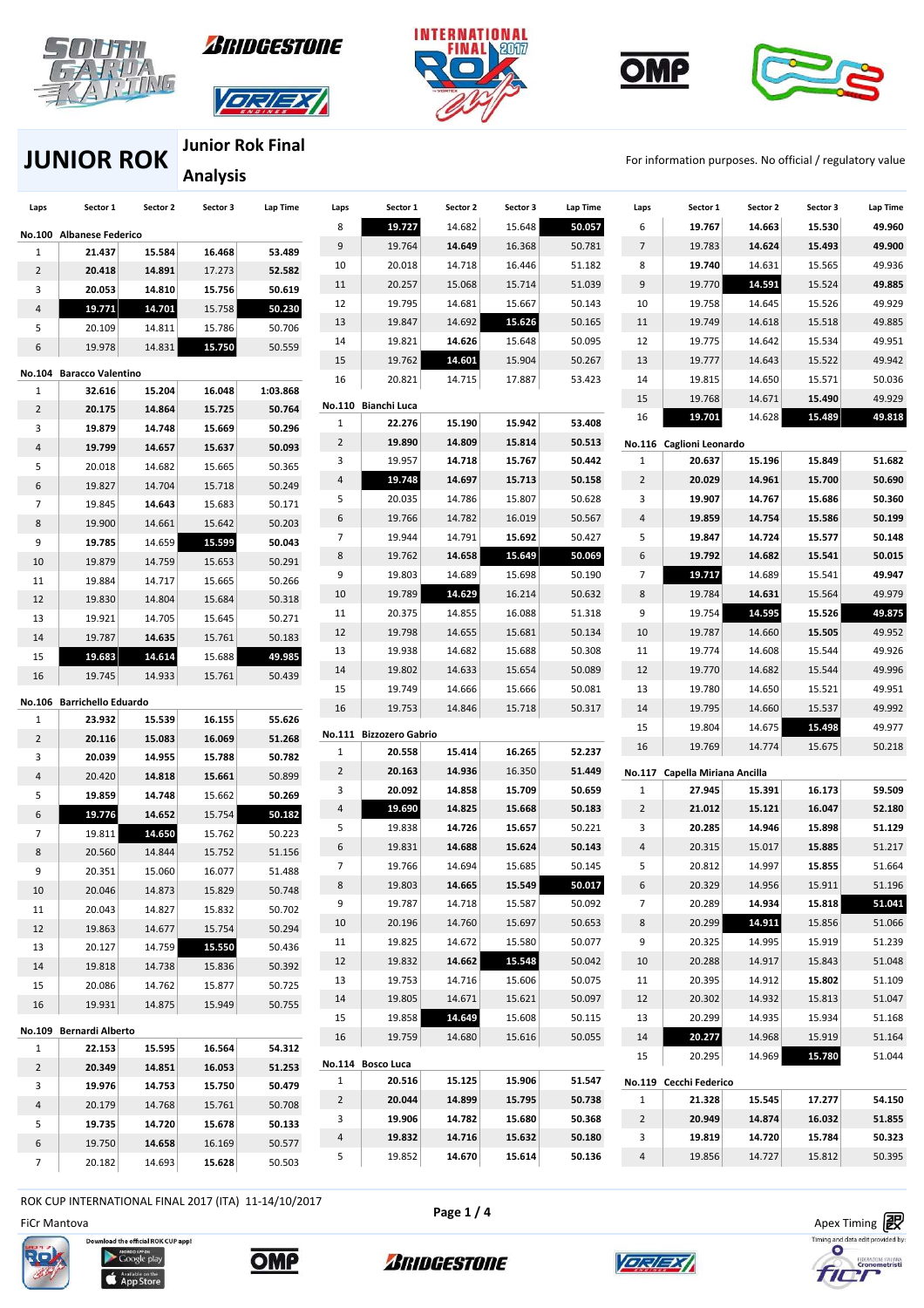









**JUNIOR ROK** FOR THE ROOM TO RELATE THE RESEAL FOR THE FOR INFORMATION PURPOSES. No official / regulatory value

**Junior Rok Final Analysis** 

| Laps           | Sector 1                        | Sector 2 | Sector 3 | Lap Time | Laps           | Sector 1                     | Sector 2 | Sector 3 | Lap Time | Laps           | Sector 1                        | Sector 2 | Sector 3 | Lap Time |
|----------------|---------------------------------|----------|----------|----------|----------------|------------------------------|----------|----------|----------|----------------|---------------------------------|----------|----------|----------|
| 5              | 19.686                          | 14.647   | 15.732   | 50.065   | 3              | 19.860                       | 14.808   | 15.758   | 50.426   |                | No.138 Ferrari Paolo            |          |          |          |
| 6              | 19.659                          | 14.742   | 16.219   | 50.620   | $\overline{4}$ | 19.928                       | 14.788   | 15.724   | 50.440   | $\mathbf{1}$   | 21.578                          | 15.623   | 16.650   | 53.851   |
| $\overline{7}$ | 19.635                          | 14.619   | 15.745   | 49.999   | 5              | 19.989                       | 14.813   | 15.788   | 50.590   | $\overline{2}$ | 20.108                          | 14.817   | 20.608   | 55.533   |
| 8              | 19.661                          | 14.642   | 15.624   | 49.927   | 6              | 20.070                       | 14.816   | 15.682   | 50.568   | 3              | 19.892                          | 14.736   | 15.651   | 50.279   |
| 9              | 19.786                          | 14.655   | 15.693   | 50.134   | $\overline{7}$ | 19.731                       | 14.679   | 15.594   | 50.004   | 4              | 19.871                          | 14.686   | 15.645   | 50.202   |
| 10             | 19.726                          | 14.604   | 16.078   | 50.408   | 8              | 19.723                       | 14.672   | 15.603   | 49.998   | 5              | 19.851                          | 14.677   | 15.725   | 50.253   |
| 11             | 19.644                          | 14.636   | 15.676   | 49.956   | 9              | 19.714                       | 14.655   | 15.645   | 50.014   | 6              | 19.706                          | 14.587   | 15.587   | 49.880   |
| 12             | 19.993                          | 14.812   | 16.174   | 50.979   | 10             | 19.715                       | 14.723   | 15.632   | 50.070   | $\overline{7}$ | 19.879                          | 14.602   | 15.691   | 50.172   |
| 13             | 19.732                          | 14.652   | 15.681   | 50.065   | 11             | 19.734                       | 14.673   | 15.651   | 50.058   | 8              | 19.721                          | 14.597   | 15.609   | 49.927   |
| 14             | 19.641                          | 14.639   | 15.695   | 49.975   | 12             | 19.695                       | 14.660   | 15.629   | 49.984   | 9              | 19.665                          | 14.579   | 15.567   | 49.811   |
| 15             | 19.683                          | 14.639   | 15.703   | 50.025   | 13             | 19.698                       | 14.687   | 15.609   | 49.994   | 10             | 19.657                          | 14.552   | 15.871   | 50.080   |
| 16             | 19.631                          | 14.659   | 15.851   | 50.141   | 14             | 19.749                       | 14.673   | 15.568   | 49.990   | 11             | 20.029                          | 14.738   | 15.848   | 50.615   |
|                | No.124 Coertze Joshua           |          |          |          | 15             | 19.711                       | 14.680   | 15.579   | 49.970   | 12             | 19.714                          | 14.557   | 15.595   | 49.866   |
| $\mathbf{1}$   | 27.667                          | 15.370   | 16.157   | 59.194   | 16             | 20.022                       | 14.840   | 16.094   | 50.956   | 13             | 19.698                          | 14.695   | 15.656   | 50.049   |
| $\overline{2}$ | 20.145                          | 14.902   | 16.114   | 51.161   |                | No.136 Famularo Anthony Josè |          |          |          | 14             | 19.749                          | 14.626   | 15.650   | 50.025   |
| 3              | 19.891                          | 14.777   | 15.758   | 50.426   | $\mathbf{1}$   | 21.481                       | 15.201   | 16.070   | 52.752   | 15             | 19.711                          | 14.569   | 15.589   | 49.869   |
| $\overline{4}$ | 19.937                          | 14.778   | 15.805   | 50.520   | $\overline{2}$ | 19.968                       | 14.866   | 16.294   | 51.128   | 16             | 19.641                          | 14.553   | 15.681   | 49.875   |
| 5              | 19.834                          | 14.712   | 15.705   | 50.251   | 3              | 19.952                       | 14.811   | 15.649   | 50.412   |                | No.140 Franzoso Riccardo        |          |          |          |
| 6              | 19.827                          | 14.711   | 15.766   | 50.304   | $\overline{4}$ | 19.820                       | 14.768   | 15.755   | 50.343   | $\mathbf{1}$   | 21.446                          | 15.284   | 16.371   | 53.101   |
| $\overline{7}$ | 19.836                          | 14.727   | 15.741   | 50.304   | 5              | 20.318                       | 14.699   | 15.680   | 50.697   | 2              | 20.237                          | 15.112   | 15.973   | 51.322   |
| 8              | 19.899                          | 14.740   | 15.752   | 50.391   | 6              | 19.789                       | 14.809   | 15.616   | 50.214   | 3              | 20.004                          | 14.774   | 15.706   | 50.484   |
| 9              | 19.872                          | 14.760   | 15.809   | 50.441   | $\overline{7}$ | 19.759                       | 14.698   | 15.683   | 50.140   | 4              | 19.898                          | 14.854   | 15.926   | 50.678   |
| 10             | 19.853                          | 14.687   | 15.748   | 50.288   | 8              | 19.805                       | 14.690   | 15.718   | 50.213   | 5              | 19.857                          | 14.744   | 15.733   | 50.334   |
| 11             | 19.901                          | 14.683   | 15.723   | 50.307   | 9              | 19.797                       | 14.679   | 15.769   | 50.245   | 6              | 19.898                          | 14.778   | 15.668   | 50.344   |
| 12             | 19.788                          | 14.689   | 15.712   | 50.189   | 10             | 19.976                       | 14.740   | 16.238   | 50.954   | 7              | 19.755                          | 14.702   | 15.611   | 50.068   |
| 13             | 19.925                          | 14.806   | 16.422   | 51.153   | 11             | 19.924                       | 14.749   | 15.684   | 50.357   | 8              | 19.773                          | 14.677   | 15.541   | 49.991   |
| 14             | 20.090                          | 14.745   | 15.714   | 50.549   | 12             | 19.924                       | 14.777   | 15.620   | 50.321   | 9              | 19.778                          | 14.640   | 15.612   | 50.030   |
| 15             | 19.870                          | 14.720   | 15.676   | 50.266   | 13             | 19.952                       | 14.715   | 15.579   | 50.246   | 10             | 19.843                          | 14.726   | 15.690   | 50.259   |
| 16             | 19.800                          | 14.686   | 15.728   | 50.214   | 14             | 20.206                       | 14.724   | 15.652   | 50.582   | 11             | 19.837                          | 14.716   | 15.681   | 50.234   |
|                | No.126 Cordera Davide           |          |          |          | 15             | 19.816                       | 14.662   | 16.192   | 50.670   | 12             | 20.514                          | 14.808   | 16.231   | 51.553   |
| 1              | 29.922                          | 15.126   | 15.949   | 1:00.997 | 16             | 20.452                       | 14.872   | 16.516   | 51.840   |                |                                 |          |          |          |
| $\overline{2}$ | 20.063                          | 14.879   | 15.734   | 50.676   |                | No.137 Feeney Broc           |          |          |          | $\mathbf{1}$   | No.141 Fusco Giuseppe<br>21.651 | 15.444   | 16.239   | 53.334   |
| 3              | 19.968                          | 14.736   | 15.600   | 50.304   | $\mathbf{1}$   | 20.987                       | 15.182   | 15.960   | 52.129   | $\overline{2}$ | 20.203                          | 15.022   | 28.846   | 1:04.071 |
| $\overline{4}$ | 19.898                          | 14.692   | 15.597   | 50.187   | $\overline{2}$ | 19.947                       | 14.859   | 15.779   | 50.585   | 3              | 21.528                          | 15.879   | 16.626   | 54.033   |
| 5              | 19.832                          | 14.708   | 15.606   | 50.146   | 3              | 19.859                       | 14.660   | 15.827   | 50.346   | 4              | 20.984                          | 15.622   | 16.351   | 52.957   |
| 6              | 19.853                          | 14.690   | 15.576   | 50.119   | 4              | 19.773                       | 14.604   | 15.733   | 50.110   |                |                                 |          |          |          |
| $\overline{7}$ | 19.815                          | 14.695   | 15.591   | 50.101   | 5              | 19.766                       | 14.623   | 15.683   | 50.072   |                | No.146 Grinbergas Gustas        |          |          |          |
| 8              | 19.827                          | 14.640   | 15.547   | 50.014   | 6              | 19.729                       | 14.598   | 15.692   | 50.019   | $\mathbf{1}$   | 21.021                          | 15.227   | 16.549   | 52.797   |
| 9              | 19.775                          | 14.774   | 15.828   | 50.377   | $\overline{7}$ | 19.752                       | 14.624   | 15.738   | 50.114   | $\overline{2}$ | 19.854                          | 14.891   | 15.853   | 50.598   |
| 10             | 19.942                          | 14.856   | 15.709   | 50.507   | 8              | 19.770                       | 14.620   | 15.754   | 50.144   | 3              | 21.198                          | 14.897   | 15.804   | 51.899   |
| 11             | 19.886                          | 14.687   | 15.612   | 50.185   | 9              | 19.790                       | 14.597   | 15.625   | 50.012   | 4              | 19.809                          | 14.759   | 15.767   | 50.335   |
| 12             | 19.805                          | 14.646   | 15.823   | 50.274   | 10             | 19.772                       | 14.587   | 15.651   | 50.010   | 5              | 19.962                          | 14.806   | 15.707   | 50.475   |
| 13             | 19.734                          | 14.619   | 15.913   | 50.266   | 11             | 19.784                       | 14.589   | 15.615   | 49.988   | 6              | 19.861                          | 14.768   | 15.667   | 50.296   |
| 14             | 19.940                          | 14.683   | 15.566   | 50.189   | 12             | 19.821                       | 14.629   | 16.281   | 50.731   | $7^{\circ}$    | 19.715                          | 14.659   | 15.632   | 50.006   |
| 15             | 19.778                          | 14.644   | 15.543   | 49.965   | 13             | 19.772                       | 14.660   | 15.703   | 50.135   | 8              | 19.712                          | 14.640   | 15.637   | 49.989   |
| 16             | 19.746                          | 14.637   | 15.797   | 50.180   | 14             | 19.783                       | 14.671   | 15.712   | 50.166   | 9              | 19.731                          | 14.639   | 15.598   | 49.968   |
|                | No.135 Famularo Alessandro Josè |          |          |          | 15             | 19.749                       | 14.664   | 15.726   | 50.139   | 10             | 19.786                          | 14.679   | 15.623   | 50.088   |
| $\mathbf{1}$   | 21.384                          | 15.467   | 16.719   | 53.570   | 16             | 19.719                       | 14.714   | 15.738   | 50.171   | 11             | 19.756                          | 14.627   | 15.637   | 50.020   |
| $\overline{2}$ | 20.120                          | 15.003   | 15.800   | 50.923   |                |                              |          |          |          | 12             | 19.738                          | 14.650   | 15.616   | 50.004   |
|                |                                 |          |          |          |                |                              |          |          |          | 13             | 19.722                          | 14.680   | 15.612   | 50.014   |

ROK CUP INTERNATIONAL FINAL 2017 (ITA) 11-14/10/2017

load the official ROK CUP app!

Coogle play

FiCr Mantova Apex Timing





**Page 2 / 4**

*BRIDGESTONE* 



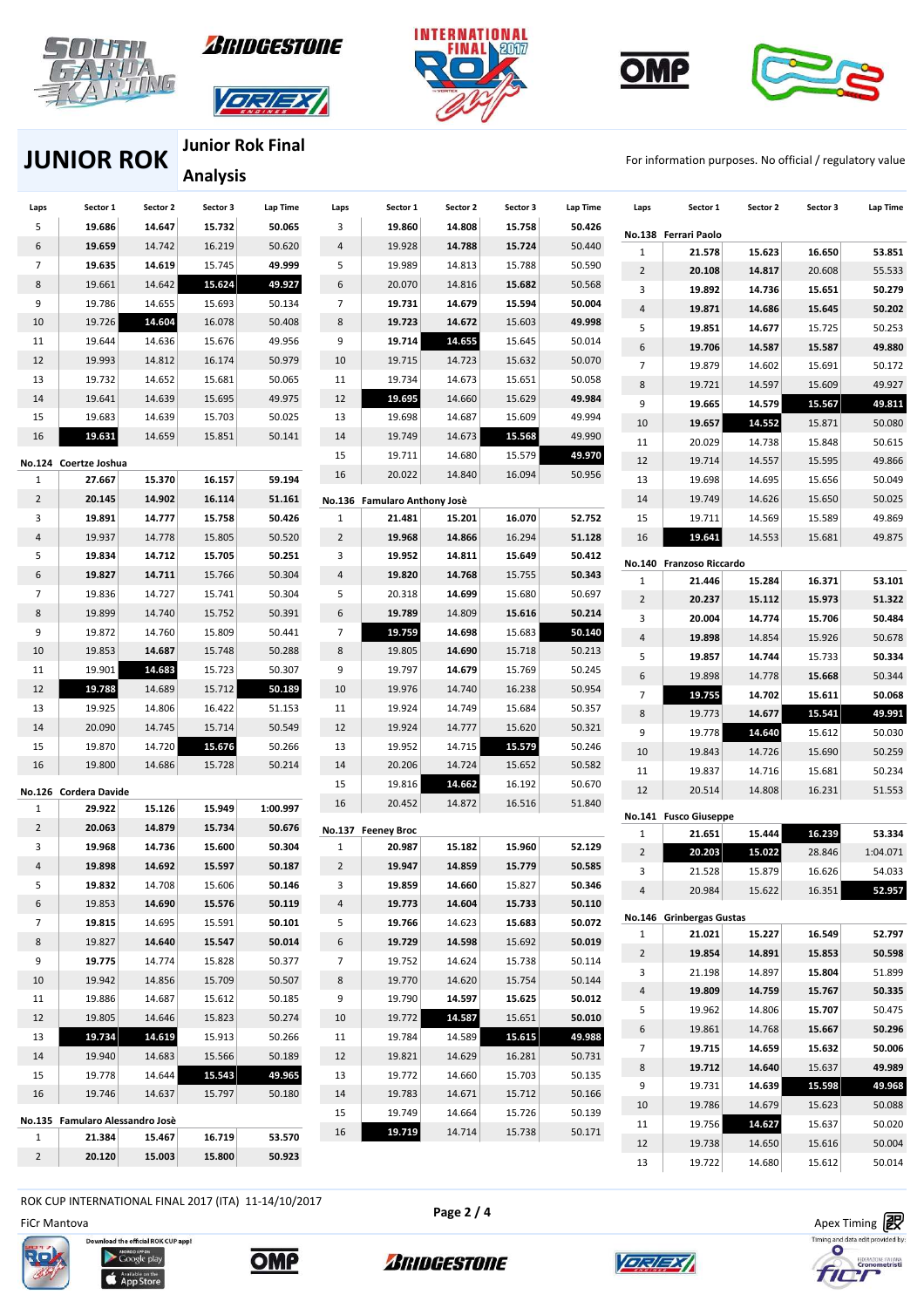









**JUNIOR ROK** FOR THE ROOM TO RELATE THE RESEAL FOR THE FOR INFORMATION PURPOSES. No official / regulatory value

**Junior Rok Final Analysis** 

| Laps           | Sector 1                | Sector 2 | Sector 3 | Lap Time | Laps           | Sector 1                                  | Sector 2 | Sector 3 | Lap Time | Laps                | Sector 1                          | Sector 2         | Sector 3         | Lap Time         |
|----------------|-------------------------|----------|----------|----------|----------------|-------------------------------------------|----------|----------|----------|---------------------|-----------------------------------|------------------|------------------|------------------|
| 14             | 19.705                  | 14.664   | 15.634   | 50.003   | 12             | 19.986                                    | 14.932   | 16.098   | 51.016   | 13                  | 19.830                            | 14.768           | 15.603           | 50.201           |
| 15             | 19.725                  | 14.641   | 15.896   | 50.262   | 13             | 19.686                                    | 14.603   | 15.610   | 49.899   | 14                  | 19.808                            | 14.714           | 15.604           | 50.126           |
| 16             | 20.028                  | 14.872   | 15.935   | 50.835   | 14             | 19.723                                    | 14.585   | 15.597   | 49.905   | 15                  | 19.732                            | 14.773           | 15.610           | 50.115           |
|                | No.151 Janicki Adrian   |          |          |          | 15             | 19.681                                    | 14.516   | 15.634   | 49.831   | 16                  | 19.780                            | 14.751           | 15.671           | 50.202           |
| 1              | 21.134                  | 15.518   | 15.905   | 52.557   | 16             | 19.678                                    | 14.580   | 15.548   | 49.806   |                     | No.182 Placa Nicola               |                  |                  |                  |
| $\overline{2}$ | 20.089                  | 14.896   | 15.753   | 50.738   |                |                                           |          |          |          | $\mathbf{1}$        | 41.076                            | 15.428           | 16.096           | 1:12.600         |
| 3              | 19.993                  | 14.910   | 15.696   | 50.599   | 1              | No.176 Paparo Michael Barbaro<br>21.978   | 15.378   | 16.146   | 53.502   | $\overline{2}$      | 20.389                            | 15.010           | 15.761           | 51.160           |
| $\overline{4}$ | 19.774                  | 14.827   | 15.702   | 50.303   | $\overline{2}$ | 20.144                                    | 15.227   | 16.053   | 51.424   | 3                   | 20.109                            | 14.897           | 15.754           | 50.760           |
| 5              | 19.725                  | 14.796   | 15.786   | 50.307   | 3              | 19.961                                    | 14.815   | 15.744   | 50.520   | 4                   | 20.060                            | 14.894           | 15.733           | 50.687           |
| 6              | 19.804                  | 14.800   | 15.687   | 50.291   | $\overline{4}$ | 19.876                                    | 14.719   | 16.031   | 50.626   | 5                   | 21.953                            | 15.719           | 15.750           | 53.422           |
| 7              | 19.771                  | 14.827   | 15.747   | 50.345   | 5              | 20.225                                    | 14.775   | 15.833   | 50.833   | 6                   | 20.083                            | 14.857           | 15.746           | 50.686           |
| 8              | 19.831                  | 14.782   |          | 50.301   | 6              | 19.720                                    | 14.719   | 16.044   | 50.483   | $\overline{7}$      | 20.094                            | 14.846           | 15.670           | 50.610           |
|                |                         |          | 15.688   |          |                |                                           |          |          |          |                     |                                   |                  |                  |                  |
| 9              | 19.851                  | 14.766   | 15.701   | 50.318   | $\overline{7}$ | 19.779                                    | 14.747   | 16.082   | 50.608   | 8                   | 20.064                            | 14.786           | 15.850           | 50.700           |
| 10             | 20.349                  | 14.818   | 15.724   | 50.891   | 8              | 19.840                                    | 14.722   | 15.871   | 50.433   | 9                   | 20.073                            | 14.877           | 15.754           | 50.704           |
| 11             | 19.833                  | 14.691   | 15.957   | 50.481   | 9              | 20.399                                    | 14.956   | 15.994   | 51.349   | 10                  | 20.137                            | 14.815           | 15.790           | 50.742           |
| 12             | 20.056                  | 14.825   | 15.756   | 50.637   | 10             | 19.941                                    | 14.763   | 15.829   | 50.533   | 11                  | 20.094                            | 14.868           | 15.735           | 50.697           |
| 13             | 19.925                  | 15.095   | 15.756   | 50.776   | 11             | 20.229                                    | 14.719   | 15.945   | 50.893   | 12                  | 20.172                            | 14.930           | 15.774           | 50.876           |
| 14             | 20.209                  | 14.784   | 15.763   | 50.756   | 12             | 20.006                                    | 14.664   | 15.843   | 50.513   |                     | No.188 Sabella Francesco          |                  |                  |                  |
| 15             | 19.797                  | 14.775   | 15.779   | 50.351   | 13             | 20.495                                    | 14.846   | 16.448   | 51.789   | $\mathbf{1}$        | 20.903                            | 15.209           | 16.157           | 52.269           |
| 16             | 19.888                  | 14.789   | 15.849   | 50.526   |                | No.177 Perez De Arce Maria Jose           |          |          |          | $\overline{2}$      | 19.936                            | 14.855           | 15.749           | 50.540           |
|                | No.167 Moncini Leonardo |          |          |          | $\mathbf{1}$   | 21.851                                    | 15.436   | 16.421   | 53.708   | 3                   | 19.838                            | 14.683           | 15.680           | 50.201           |
| 1              | 22.897                  | 15.302   | 16.465   | 54.664   | $\overline{2}$ | 20.163                                    | 14.971   | 16.122   | 51.256   | $\overline{4}$      | 19.775                            | 14.701           | 15.622           | 50.098           |
| $\overline{2}$ | 20.118                  | 14.970   | 15.998   | 51.086   | 3              | 20.390                                    | 15.026   | 15.738   | 51.154   | 5                   | 19.728                            | 14.710           | 15.675           | 50.113           |
| 3              | 20.342                  | 14.868   | 15.844   | 51.054   | 4              | 19.857                                    | 14.868   | 15.876   | 50.601   | 6                   | 19.711                            | 14.642           | 15.655           | 50.008           |
| 4              | 19.840                  | 14.693   | 15.702   | 50.235   | 5              | 19.898                                    | 14.831   | 15.843   | 50.572   | $\overline{7}$      | 19.659                            | 14.632           | 15.743           | 50.034           |
| 5              | 19.881                  | 14.766   | 16.017   | 50.664   | 6              | 20.025                                    | 14.867   | 15.664   | 50.556   | 8                   | 19.666                            | 14.667           | 15.644           | 49.977           |
| 6              | 19.800                  | 14.682   | 15.741   | 50.223   | $\overline{7}$ | 20.135                                    | 14.846   | 15.973   | 50.954   | 9                   | 19.740                            | 14.588           | 15.630           | 49.958           |
| $\overline{7}$ | 19.837                  | 14.683   | 15.964   | 50.484   | 8              | 19.816                                    | 14.842   | 15.694   | 50.352   | 10                  | 19.672                            | 14.642           | 15.578           | 49.892           |
| 8              | 19.826                  | 14.783   | 15.842   | 50.451   | 9              | 19.882                                    | 14.849   | 15.767   | 50.498   | 11                  | 19.702                            | 14.550           | 15.587           | 49.839           |
| 9              | 19.879                  | 14.684   | 15.655   | 50.218   | 10             | 20.057                                    | 14.896   | 16.014   | 50.967   | 12                  | 19.732                            | 14.668           | 15.708           | 50.108           |
| 10             | 19.912                  | 14.701   | 15.773   | 50.386   | 11             | 20.053                                    | 14.977   | 16.214   | 51.244   | 13                  | 19.700                            | 14.618           | 15.693           | 50.011           |
| 11             | 20.239                  | 15.003   | 15.997   | 51.239   | 12             | 20.286                                    | 14.791   | 16.185   | 51.262   | 14                  | 19.736                            | 14.643           | 15.619           | 49.998           |
| 12             | 19.971                  | 14.767   | 15.681   | 50.419   | 13             | 19.990                                    | 14.877   | 15.686   | 50.553   | 15                  | 19.720                            | 14.651           | 15.584           | 49.955           |
| 13             | 19.924                  | 14.738   | 16.389   | 51.051   | 14             | 19.914                                    | 14.898   | 15.991   | 50.803   | 16                  | 19.722                            | 14.625           | 15.651           | 49.998           |
| 14             | 20.372                  | 14.981   | 15.905   | 51.258   | 15             | 19.919                                    | 14.932   | 15.999   | 50.850   |                     |                                   |                  |                  |                  |
| 15             | 20.043                  | 14.915   | 15.717   | 50.675   | 16             | 19.972                                    | 14.932   | 15.926   | 50.830   | $\mathbf{1}$        | No.193 Szablewski Jakub<br>22.899 | 15.216           | 16.225           |                  |
| 16             | 19.897                  | 14.795   | 15.795   | 50.487   |                |                                           |          |          |          |                     | 20.079                            |                  |                  | 54.340           |
|                |                         |          |          |          |                | No.181 Pizzi Francesco Raffaele<br>21.362 | 15.295   | 15.923   | 52.580   | $\overline{2}$<br>3 | 20.008                            | 14.926<br>14.901 | 15.839<br>15.824 | 50.844<br>50.733 |
|                | No.170 Morgatto Matheus |          |          |          | $\mathbf{1}$   |                                           |          |          |          |                     |                                   |                  |                  |                  |
| 1              | 21.656                  | 14.971   | 16.010   | 52.637   | $\overline{2}$ | 19.919                                    | 14.848   | 16.162   | 50.929   | $\overline{4}$      | 19.894                            | 14.823           | 15.827           | 50.544           |
| $\overline{2}$ | 20.146                  | 14.766   | 16.608   | 51.520   | 3              | 19.916                                    | 14.846   | 15.624   | 50.386   | 5                   | 19.950                            | 14.785           | 15.729           | 50.464           |
| 3              | 19.881                  | 14.693   | 15.777   | 50.351   | $\overline{4}$ | 19.821                                    | 14.852   | 15.582   | 50.255   | 6                   | 19.879                            | 14.792           | 15.742           | 50.413           |
| $\overline{4}$ | 19.733                  | 14.714   | 16.147   | 50.594   | 5              | 19.763                                    | 14.766   | 15.476   | 50.005   | $\overline{7}$      | 20.341                            | 14.786           | 15.938           | 51.065           |
| 5              | 20.043                  | 14.688   | 15.610   | 50.341   | 6              | 19.757                                    | 14.702   | 15.521   | 49.980   | 8                   | 19.893                            | 14.755           | 16.280           | 50.928           |
| 6              | 19.718                  | 14.647   | 15.676   | 50.041   | $\overline{7}$ | 19.745                                    | 14.691   | 15.458   | 49.894   | 9                   | 20.571                            | 14.957           | 16.191           | 51.719           |
| $\overline{7}$ | 19.873                  | 14.611   | 15.662   | 50.146   | 8              | 19.731                                    | 14.668   | 15.513   | 49.912   | 10                  | 19.927                            | 14.876           | 16.078           | 50.881           |
| 8              | 19.732                  | 14.521   | 15.611   | 49.864   | 9              | 19.717                                    | 14.646   | 15.514   | 49.877   | 11                  | 20.013                            | 14.828           | 16.208           | 51.049           |
| 9              | 19.629                  | 14.759   | 15.603   | 49.991   | 10             | 19.742                                    | 14.739   | 15.731   | 50.212   | 12                  | 19.905                            | 14.783           | 15.856           | 50.544           |
| 10             | 19.646                  | 14.572   | 15.703   | 49.921   | 11             | 19.735                                    | 14.678   | 15.509   | 49.922   | 13                  | 20.359                            | 14.816           | 16.140           | 51.315           |
| 11             | 19.637                  | 14.580   | 15.540   | 49.757   | 12             | 19.725                                    | 14.670   | 15.758   | 50.153   | 14                  | 20.229                            | 14.749           | 15.834           | 50.812           |

ROK CUP INTERNATIONAL FINAL 2017 (ITA) 11-14/10/2017









*ARIDGESTONE* 





 $\Omega$ 

fICI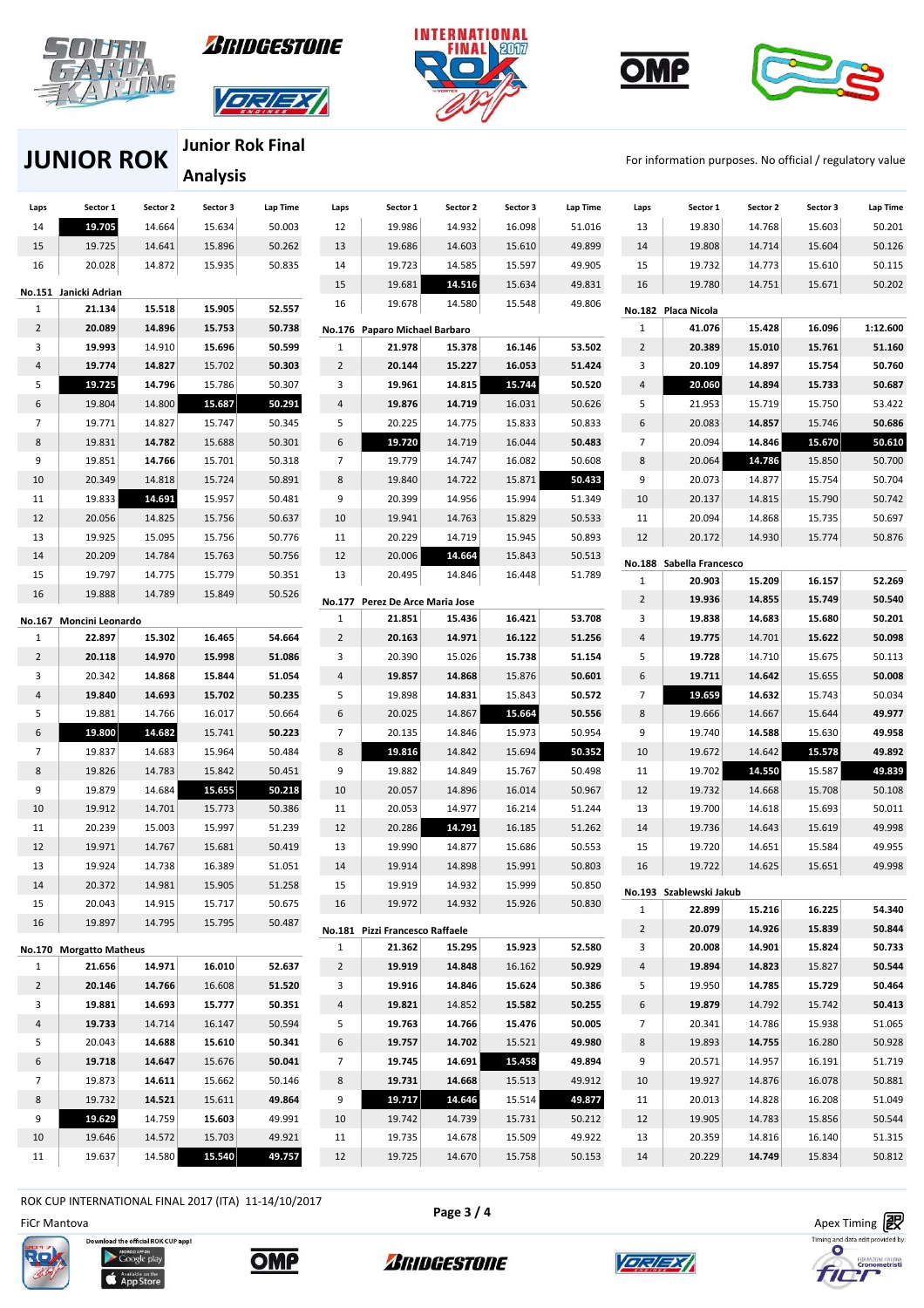



**DELEY** 







# **JUNIOR ROK JUNIOR ROK FILL A FOR THE ROOM For information purposes. No official / regulatory value**

**Junior Rok Final Analysis** 

| Laps           | Sector 1               | Sector 2 | Sector 3 | Lap Time |
|----------------|------------------------|----------|----------|----------|
| 15             | 19.864                 | 14.686   | 15.653   | 50.203   |
| 16             | 19.862                 | 14.929   | 15.915   | 50.706   |
| No.195         | Villa Edoardo Ludovico |          |          |          |
| 1              | 29.460                 | 15.177   | 15.969   | 1:00.606 |
| $\overline{2}$ | 20.012                 | 14.886   | 15.743   | 50.641   |
| 3              | 19.851                 | 14.728   | 15.610   | 50.189   |
| 4              | 19.776                 | 14.742   | 15.593   | 50.111   |
| 5              | 19.766                 | 14.715   | 15.594   | 50.075   |
| 6              | 19.721                 | 14.613   | 15.572   | 49.906   |
| 7              | 19.629                 | 14.647   | 15.809   | 50.085   |
| 8              | 19.728                 | 14.600   | 16.058   | 50.386   |
| 9              | 20.332                 | 14.681   | 15.581   | 50.594   |
| 10             | 19.695                 | 14.628   | 15.627   | 49.950   |
| 11             | 19.938                 | 14.987   | 16.147   | 51.072   |
| 12             | 19.991                 | 14.700   | 15.742   | 50.433   |
| 13             | 19.846                 | 14.652   | 16.189   | 50.687   |
| 14             | 19.918                 | 14.663   | 15.534   | 50.115   |
| 15             | 19.745                 | 14.627   | 15.592   | 49.964   |
| 16             | 19.719                 | 14.610   | 16.064   | 50.393   |
| No.196         | <b>Visser Charl</b>    |          |          |          |
| 1              | 21.146                 | 15.392   | 16.274   | 52.812   |
| $\overline{2}$ | 20.027                 | 14.946   | 16.063   | 51.036   |
| 3              | 20.223                 | 14.897   | 16.024   | 51.144   |
| 4              | 20.244                 | 14.808   | 15.874   | 50.926   |
| 5              | 19.851                 | 14.792   | 16.005   | 50.648   |
| 6              | 19.868                 | 14.850   | 15.766   | 50.484   |
| 7              | 19.787                 | 14.691   | 15.633   | 50.111   |
| 8              | 19.791                 | 14.706   | 15.650   | 50.147   |
| 9              | 20.131                 | 15.142   | 16.269   | 51.542   |
| 10             | 20.405                 | 14.746   | 16.289   | 51.440   |
| 11             | 20.111                 | 14.774   | 17.075   | 51.960   |
| 12             | 20.449                 | 14.921   | 15.718   | 51.088   |
| 13             | 19.922                 | 14.847   | 15.699   | 50.468   |
| 14             | 19.933                 | 14.815   | 15.528   | 50.276   |
| 15             | 19.934                 | 14.843   | 15.543   | 50.320   |
| 16             | 19.904                 | 14.764   | 15.811   | 50.479   |

ROK CUP INTERNATIONAL FINAL 2017 (ITA) 11-14/10/2017











**Page 4 / 4**